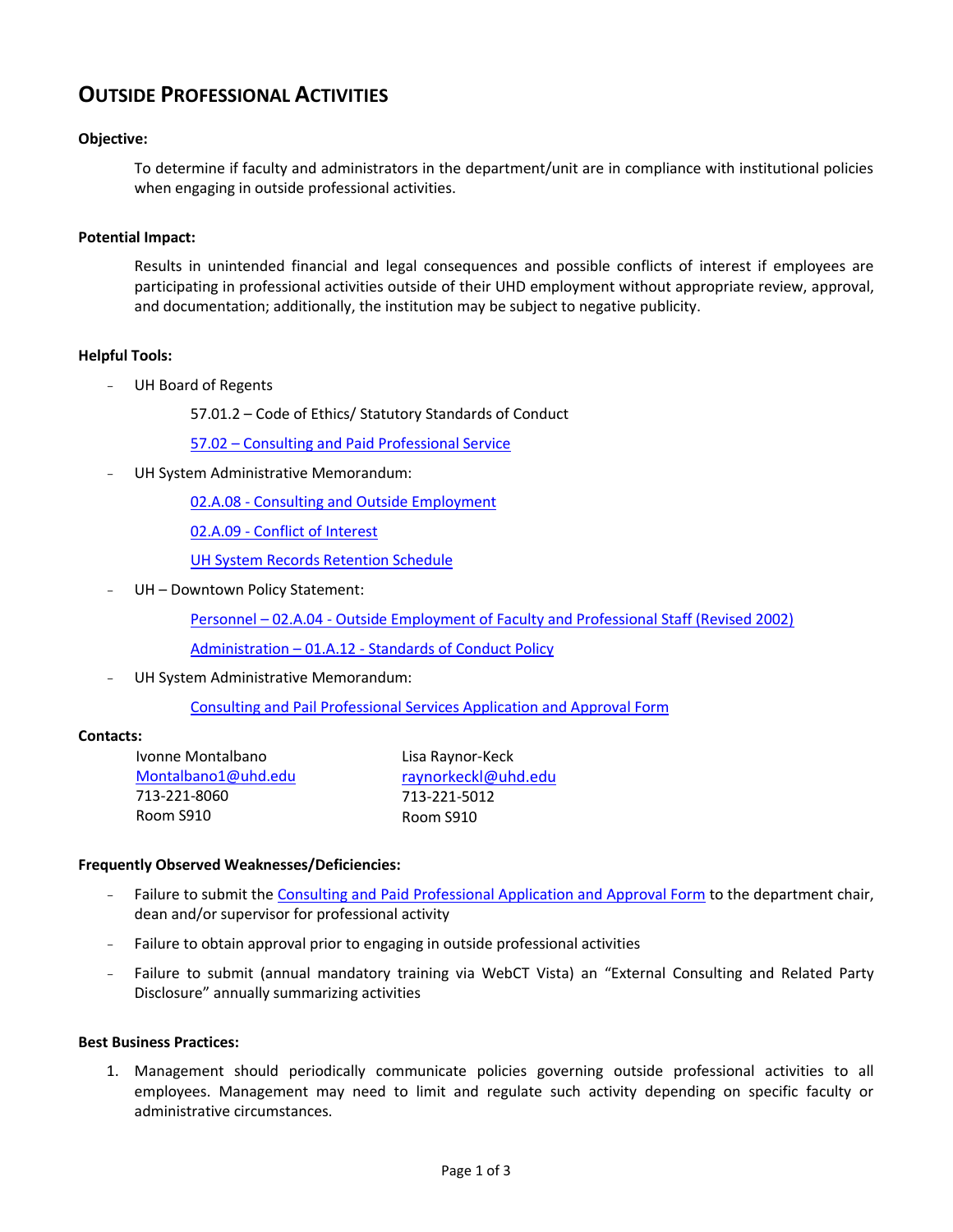- 2. Management should encourage employees to engage in activities that contribute to their growth, expand their knowledge, and advance the mission of the college.
- 3. Management should carefully review/scrutinize outside professional activity requests to avoid conflict with institutional obligations prior to allowing the employee to participate in outside professional activities.
- 4. Management should ensure that the outside professional activities do not require significant use of University facilities, supplies, and/or supporting services.
- 5. Ensure employees that participate in outside professional activities complete the Paid Professional Services [Application and Approval Form](http://www.uhd.edu/about/hr/forms/consulting.pdf) prior to participating in the activity.
- 6. Ensure all full-time employees and employees who can influence purchasing decisions complete an "External Consulting and Related Party Disclosure" annually (via PeopleSoft required training). This training should be completed by all full-time employees or employees that can influence of purchasing decisions, not just employees participating in outside professional activities.
- 7. Approval of the [Consulting and Paid Professional Services Application and Approval Form](http://www.uhd.edu/about/hr/forms/consulting.pdf) by the department chair, dean, and/or supervisor.
- 8. Maintain appropriate documentation/records for outside professional activities for appropriate retention periods as required by institutional and UHS policies. The system policies also need to be referenced here.

**Case Scenario:** A faculty member is contacted by an outside agency to present information to their group related to the faculty member's research that is conducted at UHD. The faculty member charges the agency \$1,000 to present the research findings. The faculty member does not contact the department chair to obtain permission to conduct this outside activity. The faculty member completed the previous year's External Consulting and Related Party Disclosure form and indicated that he had conducted external consulting during the previous year. Has the faculty member violated any UHD policy?

**Case Scenario Answer:** Yes, by not receiving prior authorization to conduct the outside activity, the faculty member has violation both UHD PS 02.A.04 and SAM 02.A.08.